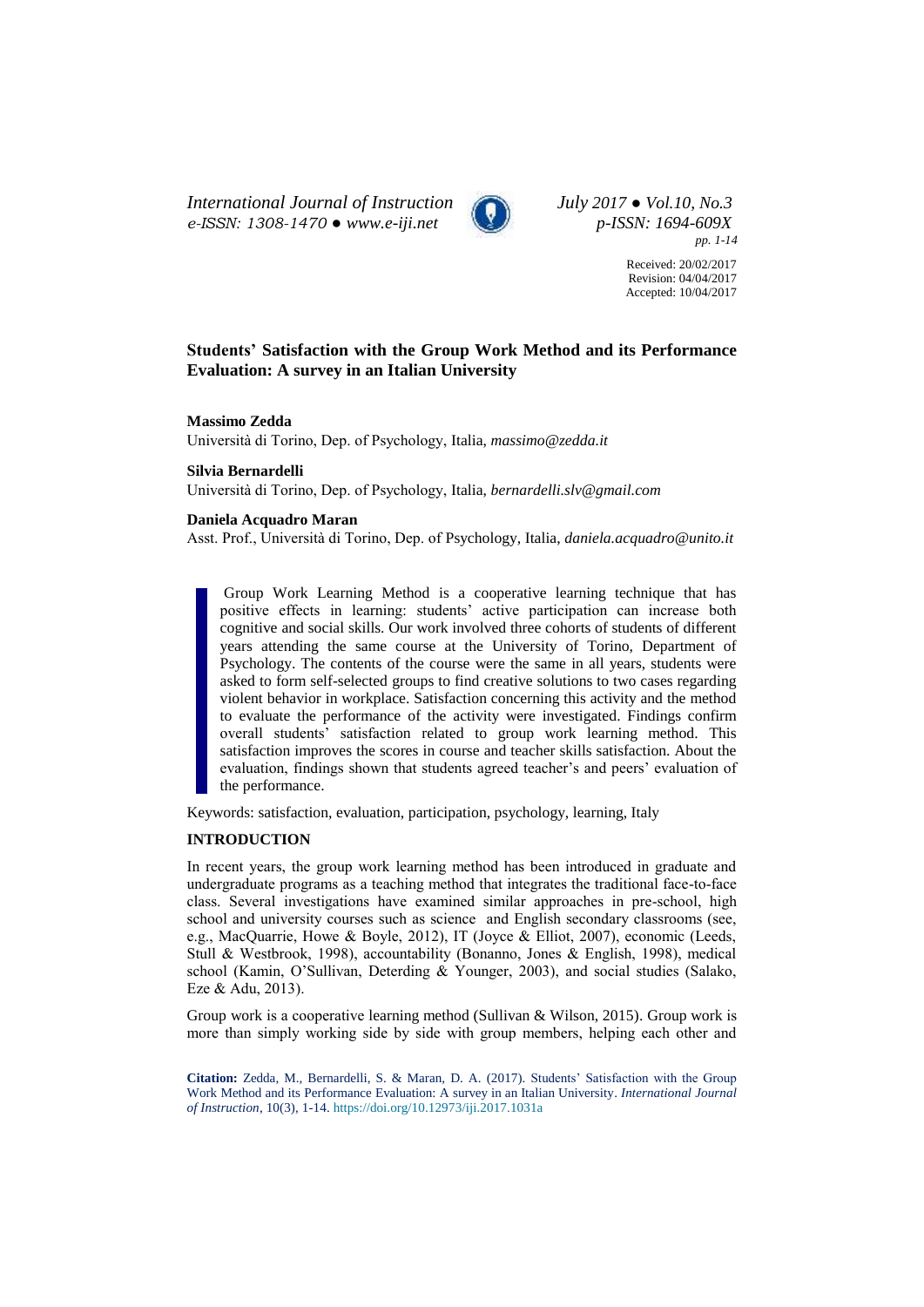discussing and sharing materials, although these are important factors. Members of a group have clear and positive interdependence, and they work together on a common goal. While sharing their knowledge and success with colleagues, they pay attention to each other and are responsible for their own contributions to group work. They must use their interpersonal skills in positive ways in order to promote individual accountability and to achieve group goals (Johnson & Johnson, 1992; MacQuarrie et al., 2012; Lee, 2013; Salako et al., 2013). In their meta-analysis, Johnson, Johnson and Stanne (2000) argue that group work is one of the cooperative learning methods that permits to maximize the students' learning. Group work was considered as an instructional strategy that use the sharing of knowledge, the cooperation in performing a task, the social interaction to enhance the quality of the learning (Johnson, Johnson & Smith, 2014).

One question about this method asks whether it is satisfactory for students. The need to measure student satisfaction has received attention in higher education due to the positive benefits associated with e.g. higher retention rates, recommendation to other to study in the same institution, intention to study at a higher level in the same institution (Tessema, Ready & Yu, 2012). On the other hand, dissatisfaction was related to the intention to quit or transfer in other institutions and a negative image for the community and future applicants (Pedro, Leitão & Alves, 2016). Consequently, in the context of higher education the satisfaction expressed by students has become an important indicator of teaching quality (Moore, 2006). Supplementary teaching activities (such as group work) are considered as one of the factors that could affect the students' satisfaction (Letcher & Neves, 2010). As argued by Pang and Hung (2016), satisfaction for group work reflects the level of affective response that individual holds towards the experience. Moreover, the level of satisfaction expressed by individual suggests how the group work and its performance satisfied members' needs.

Another important factor that affects the satisfaction with the group work learning method is how students' performance is evaluated (by teacher and/or peers). In their study, Joyce and Elliot (2007) found that students considered teachers lacking of expertise at assigning grades because they were unaware of the real contribution of each member to the project, as Blackshaw and Latu (2005) highlighted in a previous study. In order to address this problem, the authors suggested introducing other techniques, such as peer evaluation. In an investigation conducted by Topping (2003, 2010), findings showed that evaluation of performance by peers could help students to identify their own strengths and weaknesses, and that feedbacks could be used to propose remedial actions and develop transferable professional skills. The author underlined that other transferable professional skills, such as being motivated to respond to feedbacks and showing respect for the work performed by the group, are also important for students to learn. Therefore, the questions about how to evaluate the performance of the group, who must be evaluated and by whom are critical (Elliot & Higgins, 2005).

Given the pedagogical value of this method, the understanding of what affects the students' satisfaction in group work and its evaluation permit teachers to improve the method and the ability to manage the group work in the classroom.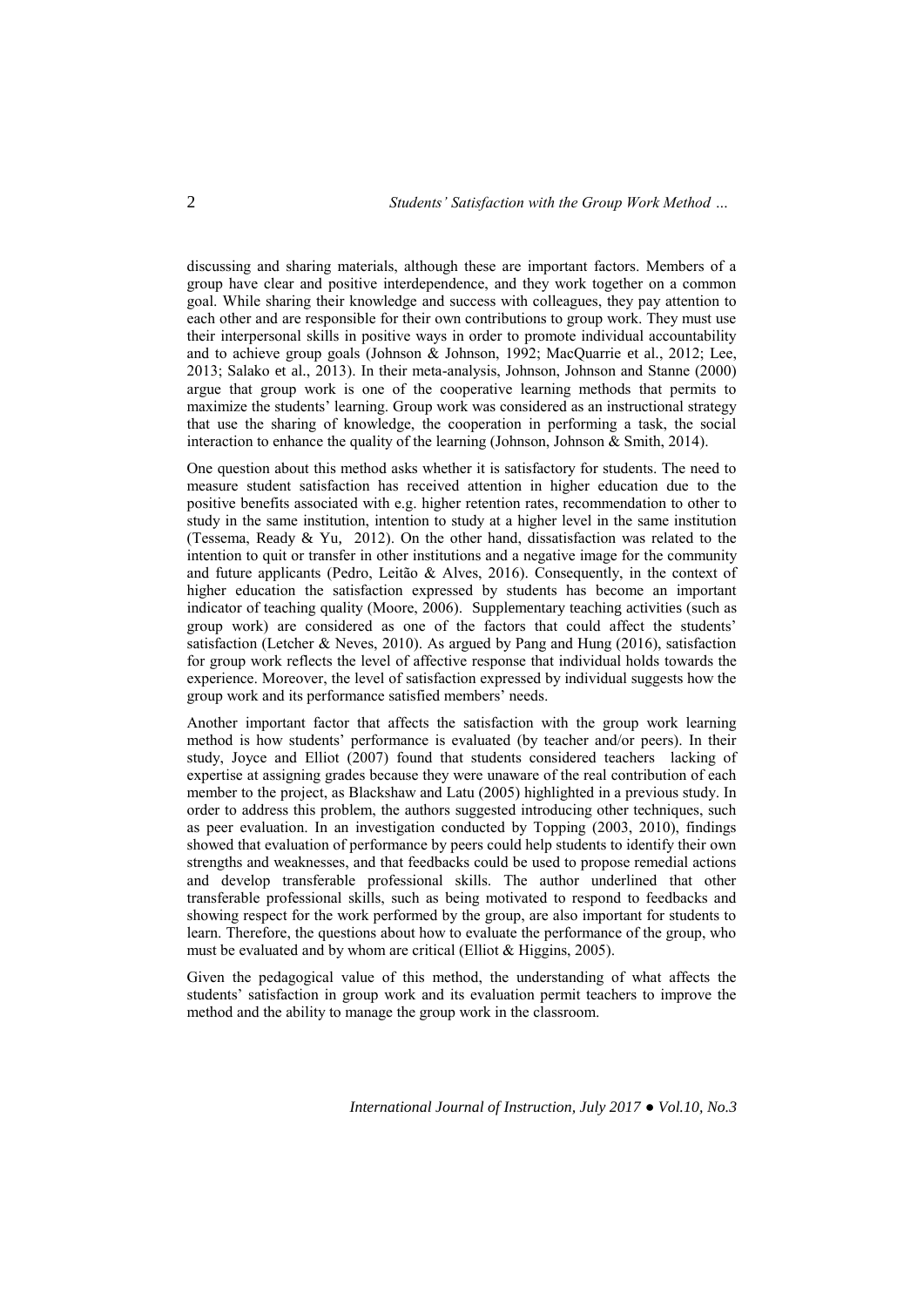### **Current study**

The aim of this study was to investigate students' satisfaction with the group work learning method and the evaluation of the performance. This method was used for three subsequent years in the "Psychology of Mobbing, Harassment and Stalking" course in the Department of Psychology at the Università di Torino. The curriculum consists of both bachelor's degree courses (total number of credits: 180) and master's degree courses (total number of credits: 120). This study was conducted in a master's degree course that dispenses six credits per 30 hours (two sessions per week, five weeks of sessions). The variables analyzed in the literature to build the group work (group work size, duration of the group work, how the group is constituted) and the evaluation of the group performance were considered. The variables are:

- 1. Number of members: as suggested by Joyce and Elliot (2007), the decision was made to include between four and eight members in each group.
- 2. Duration of the group: due to the time schedule of University courses (determined by the time table for class sessions and other pedagogical activities), we decided to use short-term groups. This means that the duration of the group followed the duration of the course (five weeks). Students were invited to complete their projects in class and (if necessary) during others periods of time. This allowed the groups to concentrate on their tasks and goals (Bradley, White & Mennecke, 2003).
- 3. The process of defining the group: according to Hamlyn-Harris, Hurst, Von Baggo & Bayley (2006), this was determined by the students (self-selection) to increase satisfaction with this learning method.
- 4. Evaluation of performance: for the purpose of this investigation, we summarized the evaluations of group work performance described in the literature as teacher's evaluation and peers' evaluation (Joyce, 2001; Joyce & Elliot, 2007).

While the number of members, duration of the group and the process of defining the group remain constants, the type of evaluation was a variable manipulated: each type of evaluation was tested in three different years with different students.

Our hypothesis were i) that the group work learning method increased the overall satisfaction in teacher skills and in the course, and ii) that the peers' evaluation would produce the highest students' satisfaction with group work learning method.

In order to avoid students' evaluation and satisfaction being mainly related to the content of the course, rather than to the learning methods used, the results were compared to those reported by students who completed the course without the use group work learning method (control group). We analysed the questionnaire used by the University to measure students' satisfaction and evaluations of the course. Data were used to report means and a regression model was used to determine the interactions of the variables (satisfaction in teacher skills and in the course), which were the different types of evaluation: group performance by teacher, and group performance by teacher and by peers.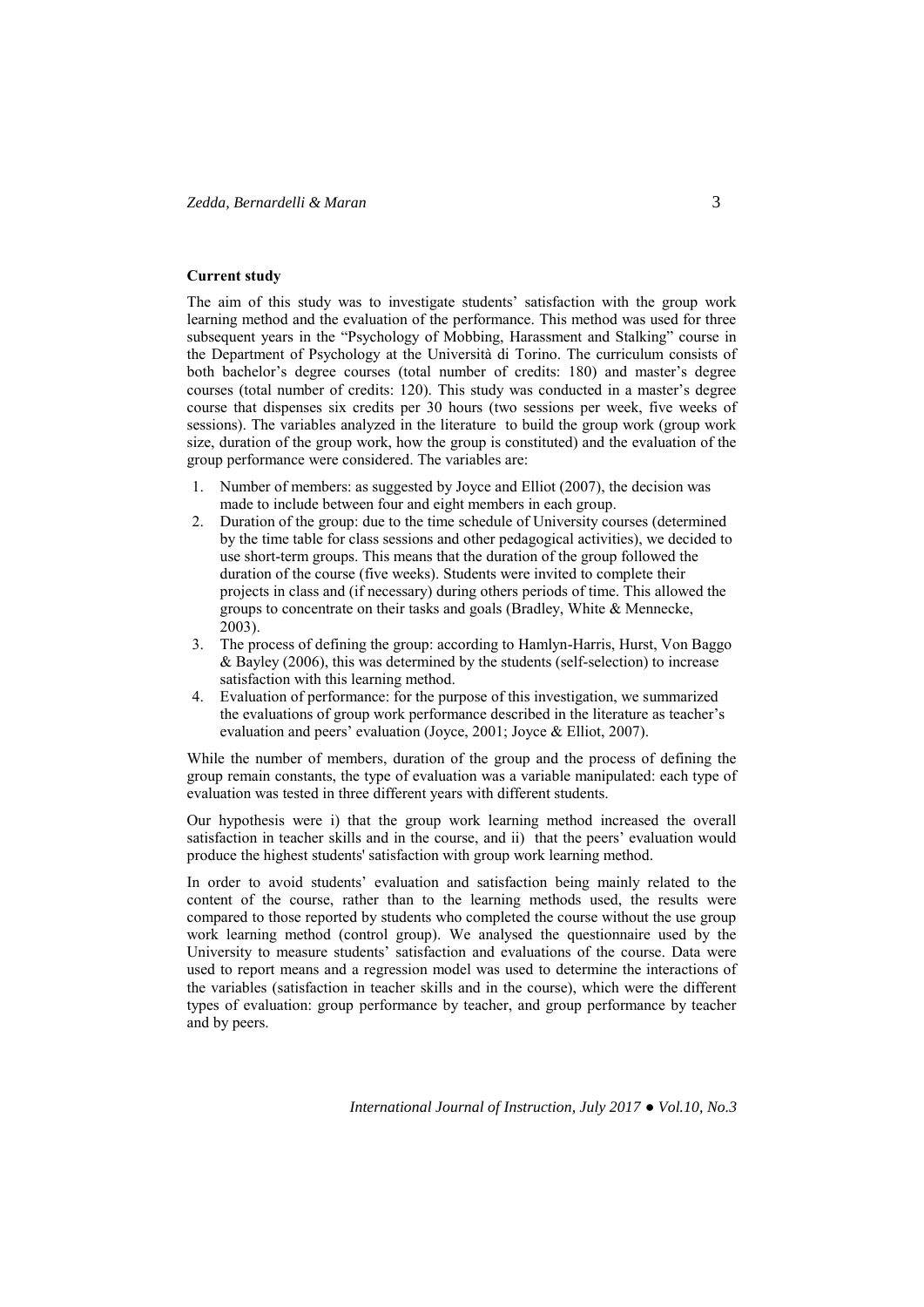## **METHOD**

## **Participants**

Overall, participants were 187 students of the Faculty of Psychology of the Università di Torino taking the course "Psychology of Mobbing, Harassment and Stalking" (30 hours per 6 credits). Overall 84.5% of them were females (confirming the national trend), and the average age was 24.06 years (range 21-47). One of this paper's authors was teaching the course. Two performances were required to conduct group work. During three different years, we adopted the group work methodology using three different evaluation systems (overall teacher's evaluation of the group performances [A course], overall teacher's and students' evaluation of the performances [B course], two teacher's and students' evaluation of the performance [C course]).

Each group was composed of different students (thus, the students who participated in this specific course did not take it in the following year). However, the groups were equivalent for gender and age. In course A, participants were 32 students, 2 (6.3%) male and 30 (93.8%) female, aged on average  $23.65$  years (range 22-29). In course B, participants were 72 students, 9 (12.5%) male and 60 (83.3%) female (4.2% of students did not give any answer), aged on average 24.79 years (range 22-42). In course C, there were 42 students, 7 (16.7%) male and 35 (83.3%) female, aged on average 23.74 years (range 21-47). The control group consisted of 41 students, 8 (19.5%) male and 33 (80.5%) female; the average age was 23.75 years (range 21-33). For all students, the credits required for attending the course was the same (>120).

## **Materials**

The questionnaire was created by the University of Torino to evaluate students' satisfaction with each individual course. This questionnaire is completed at the end of the course by each student taking the course. The aggregate data were sent to each teacher of the course. The first page of the questionnaire requested information about the socio-personal data of each participant (e.g., sex, age, city of residence, diploma). This was followed by 12 questions (see table 1) about the satisfaction in course (items 1, 2, 6 and 11), the teacher skills (items 3, 8, 9 and 10), the study load (namely the complexity of the task, item 4), the preliminary knowledge (item 5), supplementary teaching activities (item 7). The last question was about the overall satisfaction (item 12). There were four possible response options ("definitely dissatisfied", "more dissatisfied than satisfied", "more satisfied than dissatisfied", "definitely satisfied"). The questionnaire was anonymous and was administered at the end of the course by other students (not taking this specific course) who were trained for that duty. Teachers were not present during the administration of the questionnaire. The questionnaire was the same in each year.

The data from University management were presented in aggregate form. Consequently, socio-demographical data for each student were not available to teachers: Italian privacy law avoids identifying participants to the course instructors. Data from the questionnaire were presented in the four responses provided by students and in dichotomized form: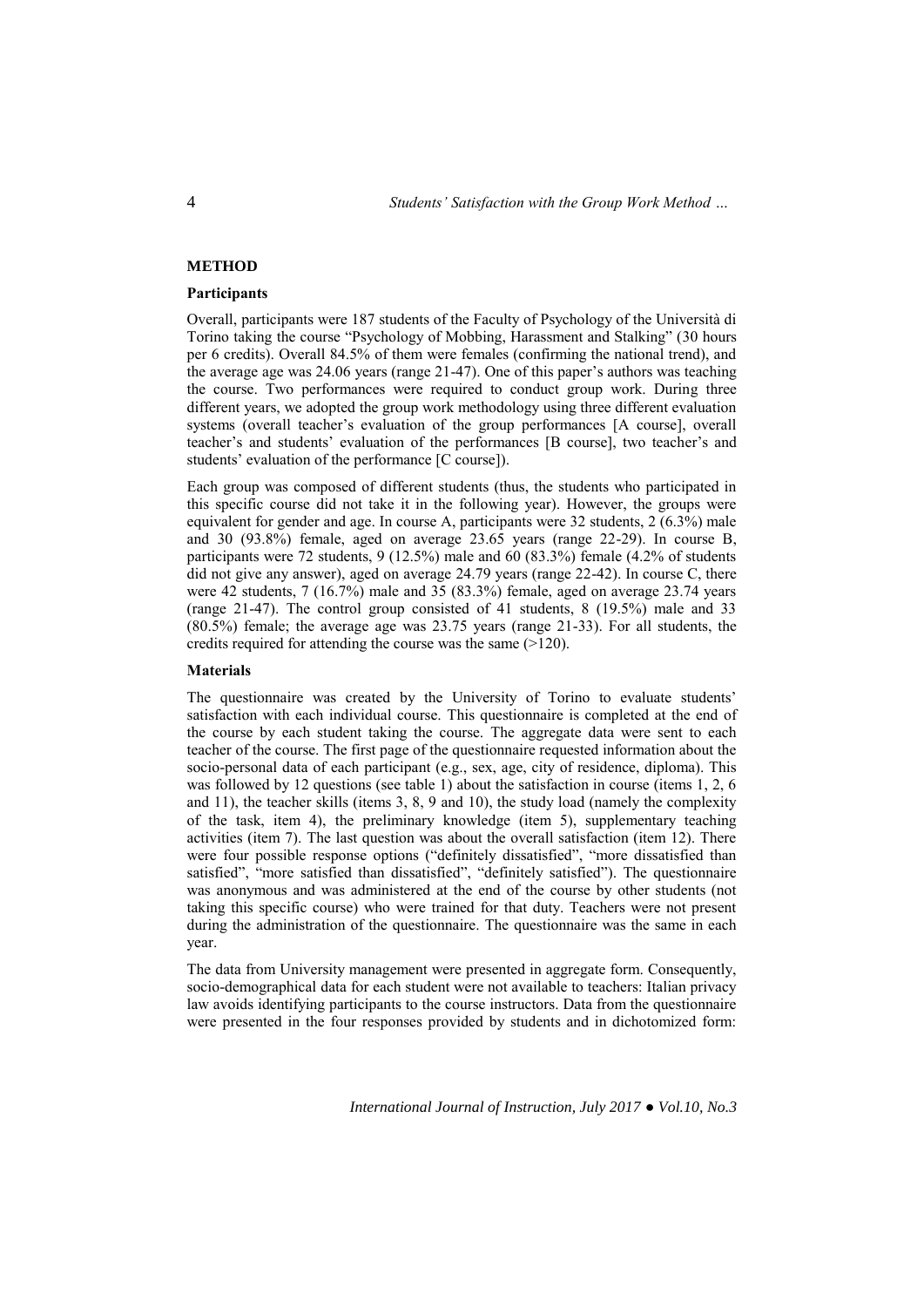dissatisfied or satisfied. The internal consistency of the questionnaire was Cronbach's alpha  $= 0.98$ .

### **Procedure**

At the beginning of each course, the teacher introduced the group work learning method and the evaluation of the performance. Because the duration of the course was five weeks, groups were intended to be short-term. Students were asked to form groups to describe and analyse two case studies (case 1 and case 2) that showed violent behaviors in the workplace and then to suggest a clinical (e.g., individual or group therapy) and organizational (e.g., training course) intervention. Goals and materials used in case 1 and 2 were the same in all groups. Two performances were required to perform group work. During three different years, we adopted the group work methodology using three different evaluation systems.

Students in course A were invited to choose the members of their group (from four to eight people) and the teacher evaluated the overall performances of group work (case 1 and 2). Students in course B were asked to form a group using the same criteria adopted in course A, but the teacher and the peers evaluated the group's overall performances for cases 1 and 2. Students in course C were asked to form a group using the same criteria adopted in course A and B previously described, but they were evaluated based on both group performances (case 1, case2) by the teacher and by peers. Thus, in course B and C each student could contribute to the evaluation of the other groups' performances, giving grades that were as important as the teacher's evaluation. In course C groups received an evaluation by teacher and peers for performance in case 1, and an evaluation by teacher and peers for performance in case 2. To sum up:

- Course A, 32 students: case studies  $(1, 2)$  (size  $(\leq 8)$ -composition (students' decision: 8 groups total) - evaluation (by teacher on overall performances)
- Course B, 72 students: case studies  $(1,2)$  size (≤8)-composition (students' decision: 12 groups total) - evaluation (by teacher and peers on overall performances)
- Course C, 42 students: case study 1 and case 2- size  $(\leq 8)$  composition (students' decision: 7 groups total) - evaluation (by teacher and by peers on performance both in case 1 and in case 2).

For the control group (41 students), the cases (1,2) were presented and discussed by the teacher during the course (the duration of the course was the same: 5 weeks, 30 hours). No evaluation was provided for this activity.

Statistical analyses were performed using the statistical software SPSS, version 20. Descriptive measures (means  $\pm$  SD) were calculated for all test variables for all groups of participants. Correlations were calculated to examine the relationship between the evaluation of students' overall satisfaction (item 12) and the other questions about the course, the teacher skills, the study load, the preliminary knowledge, supplementary teaching activities. Multiple linear regression analysis was performed with the students' overall satisfaction (item 12) as the dependent variable with the evaluation of the course,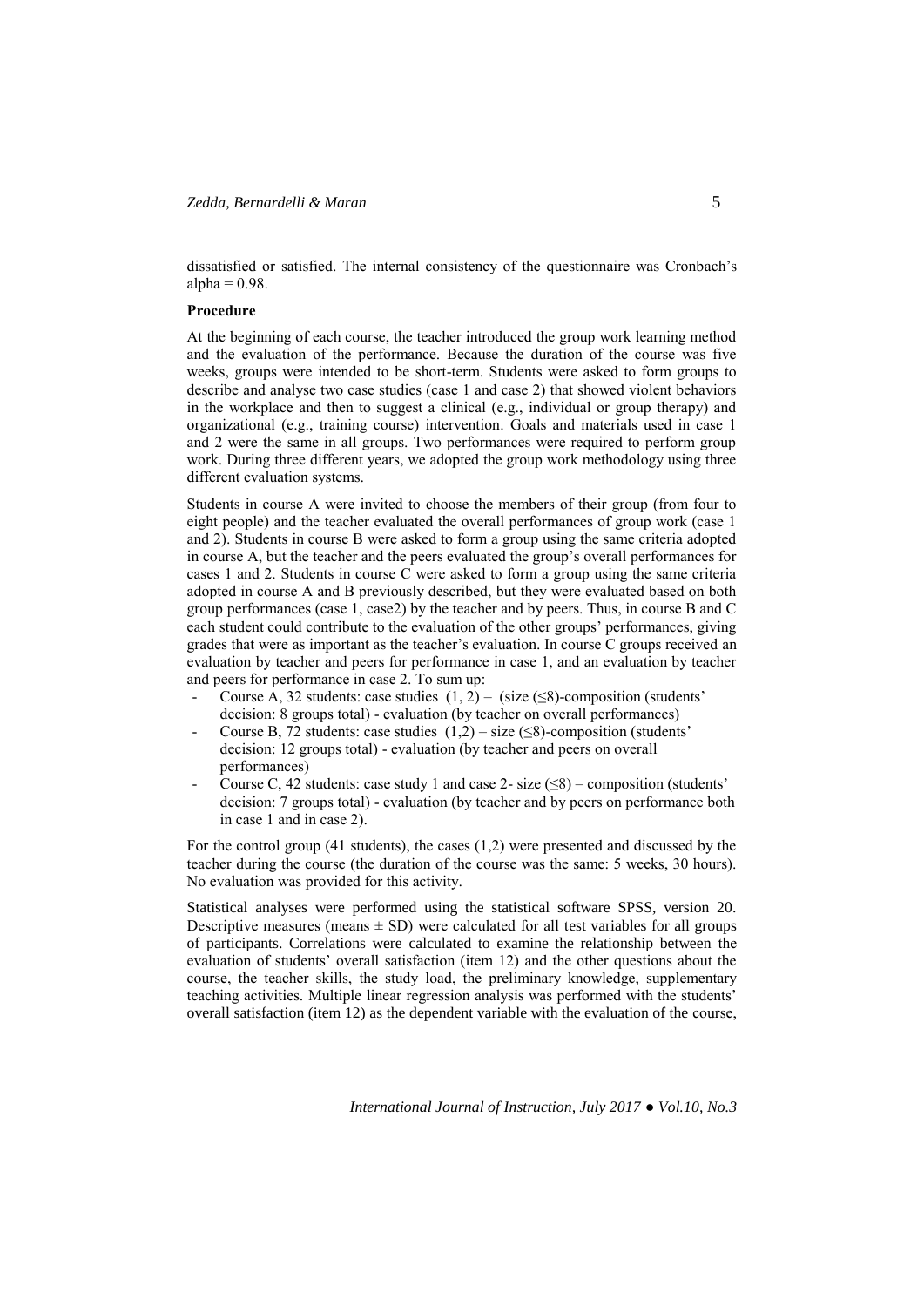the teacher skills, the study load, the preliminary knowledge, and supplementary teaching activities as explanatory variables.

# **FINDINGS**

## **Descriptive analysis**

Data presented in tables 1, 2, 3 and 4 showed the students' degree of satisfaction with the course, teacher's skills, study load, preliminary knowledge, supplementary activities and overall satisfaction.

## Table 1

## Course A: students' satisfaction

|                                                     | Definitely<br>dissatisfied | More<br>dissatisfied<br>than satisfied | Dissatisfied | More satisfied<br>than dissatisfied | Definitely Satisfied Missing<br>satisfied |      | items          |
|-----------------------------------------------------|----------------------------|----------------------------------------|--------------|-------------------------------------|-------------------------------------------|------|----------------|
| 1. The structure of<br>the exam is clear            | 9.4                        | 15.6                                   | 25.0         | 53.1                                | 21.9                                      | 75.0 |                |
| 2. Adherence to class<br>timetable                  | 0.0                        | 6.3                                    | 6.3          | 34.4                                | 59.4                                      | 93.7 |                |
| 3. Teacher is<br>available                          | 0.0                        | 9.4                                    | 9.4          | 40.6                                | 43.8                                      | 84.4 | 6.2            |
| 4. Study load is<br>adequate to credits<br>assigned | 9.4                        | 6.3                                    | 15.7         | 40.6                                | 40.6                                      | 81.2 | 3.1            |
| 5. Preliminary<br>knowledge is<br>adequate          | 3.1                        | 28.1                                   | 31.2         | 34.4                                | 34.4                                      | 68.8 |                |
| 6. Learning material<br>is adequate                 | 6.3                        | 12.5                                   | 18.8         | 37.5                                | 43.7                                      | 81.2 |                |
| 7. Supplementary<br>teaching activities             | 3.1                        | 9.4                                    | 12.5         | 34.4                                | 25.0                                      | 59.4 | 28.1           |
| 8. Teacher<br>motivates interest                    | 12.5                       | 3.1                                    | 15.6         | 40.6                                | 43.8                                      | 84.4 |                |
| 9. Teacher explain<br>clearly                       | 6.3                        | 18.7                                   | 25.0         | 37.5                                | 37.5                                      | 75.0 |                |
| 10. Teacher clearly<br>underlines topics            | 9.4                        | 9.4                                    | 18.8         | 40.6                                | 40.6                                      | 81.2 |                |
| 11. The topic of the<br>course is interesting       | 3.1                        | 12.5                                   | 15.6         | 28.1                                | 56.3                                      | 84.4 |                |
| 12. Overall<br>satisfaction                         | 6.3                        | 12.5                                   | 18.8         | 53.1                                | 28.1                                      | 81.2 | $\blacksquare$ |

## Table 2

## Course B: students' satisfaction

|                       | Definitely   | More           | Dissatisfied | More           | Definitely Satisfied Missing |      |       |
|-----------------------|--------------|----------------|--------------|----------------|------------------------------|------|-------|
|                       | dissatisfied | dissatisfied   |              | satisfied than | satisfied                    |      | items |
|                       |              | than satisfied |              | dissatisfied   |                              |      |       |
| 1. The structure of   | 1.4          | 20.8           | 22.2         | 51.4           | 25.0                         | 76.4 | 1.4   |
| the exam is clear     |              |                |              |                |                              |      |       |
| 2. Adherence to class | 14           | 0.0            | 1.4          | 34.7           | 62.5                         | 97.2 | 1.4   |
| timetable             |              |                |              |                |                              |      |       |
| 3. Teacher is         | 0.0          | 2.8            | 2.8          | 58.3           | 33.3                         | 91.6 | 5.6   |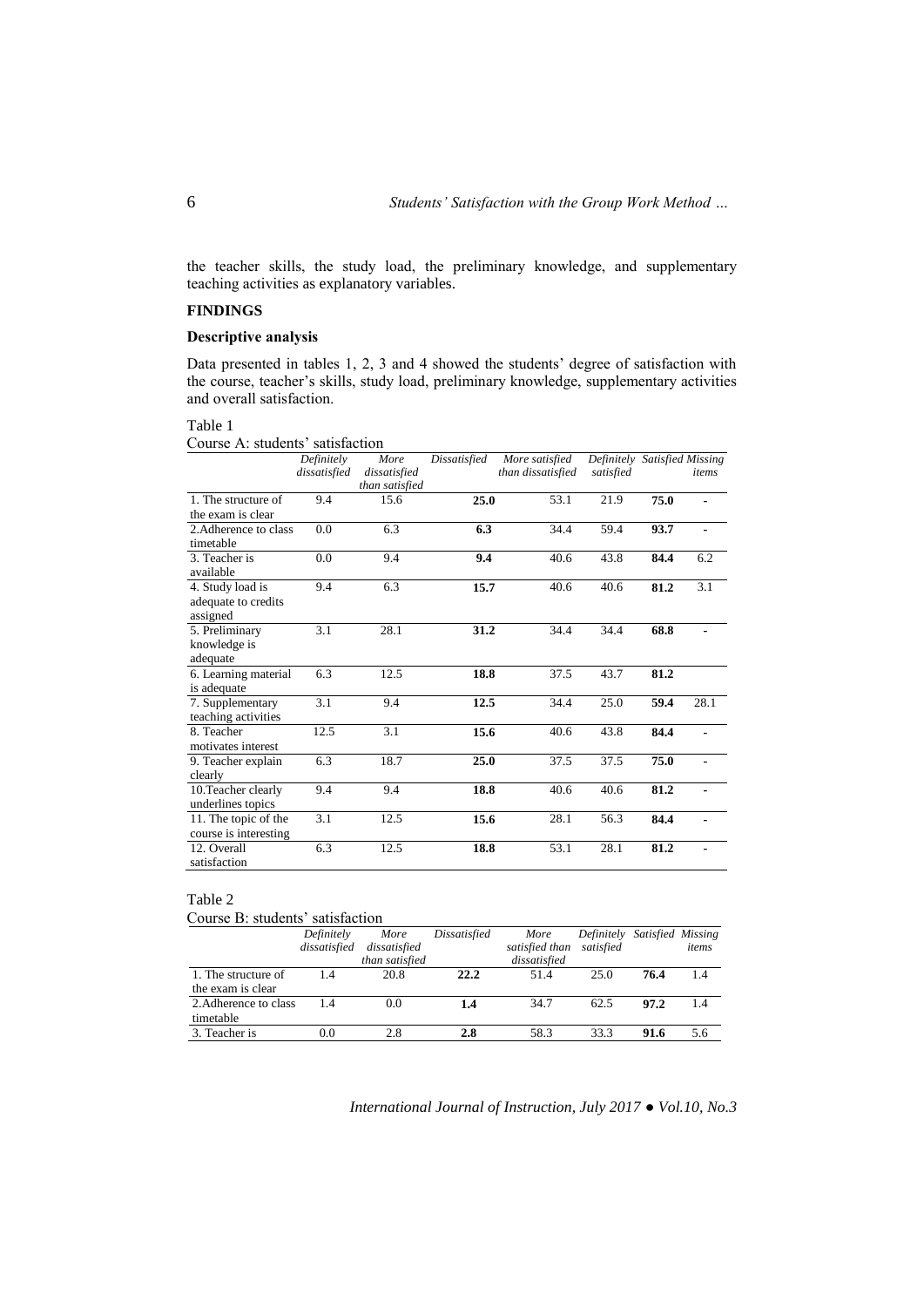| available              |     |      |      |      |      |      |      |
|------------------------|-----|------|------|------|------|------|------|
| 4. Study load is       | 1.4 | 8.3  | 9.7  | 63.9 | 25.0 | 88.9 | 1.4  |
| adequate to credits    |     |      |      |      |      |      |      |
| assigned               |     |      |      |      |      |      |      |
| 5. Preliminary         | 8.3 | 26.4 | 34.7 | 50.0 | 13.9 | 63.9 | 1.4  |
| knowledge is           |     |      |      |      |      |      |      |
| adequate               |     |      |      |      |      |      |      |
| 6. Learning material   | 1.4 | 13.9 | 15.3 | 59.7 | 23.6 | 83.3 | 1.4  |
| is adequate            |     |      |      |      |      |      |      |
| 7. Supplementary       | 1.4 | 8.3  | 9.7  | 51.4 | 30.6 | 82.0 | 10.3 |
| teaching activities    |     |      |      |      |      |      |      |
| 8. Teacher             | 8.3 | 13.9 | 22.2 | 38.9 | 36.1 | 75.0 | 2.8  |
| motivates interest     |     |      |      |      |      |      |      |
| 9. Teacher explain     | 2.8 | 8.3  | 11.1 | 37.5 | 48.6 | 86.1 | 2.8  |
| clearly                |     |      |      |      |      |      |      |
| 10. Teacher clearly    | 4.2 | 8.3  | 12.5 | 48.6 | 36.1 | 84.7 | 2.8  |
| underlines topics      |     |      |      |      |      |      |      |
| 11. The topic of the   | 9.7 | 12.5 | 22.2 | 38.9 | 37.5 | 76.4 | 1.4  |
| course is interesting. |     |      |      |      |      |      |      |
| 12. Overall            | 9.7 | 8.3  | 18.0 | 48.7 | 31.9 | 80.6 | 1.4  |
| satisfaction           |     |      |      |      |      |      |      |

## Table 3

Course C: students' satisfaction

|                       | $\overline{Definitely}$<br>dissatisfied | More<br>dissatisfied |      | Dissatisfied More satisfied Definitely Satisfied<br>than | satisfied |      | <b>Missing</b><br>items  |
|-----------------------|-----------------------------------------|----------------------|------|----------------------------------------------------------|-----------|------|--------------------------|
|                       |                                         | than satisfied       |      | dissatisfied                                             |           |      |                          |
| 1. The structure of   | 0.0                                     | 2.4                  | 2.4  | 38.1                                                     | 59.5      | 97.6 |                          |
| the exam is clear     |                                         |                      |      |                                                          |           |      |                          |
| 2. Adherence to       | 0.0                                     | 2.4                  | 2.4  | 19.0                                                     | 78.60     | 97.6 |                          |
| class timetable       |                                         |                      |      |                                                          |           |      |                          |
| 3. Teacher is         | 0.0                                     | 2.4                  | 2.4  | 47.6                                                     | 50.0      | 97.6 | L.                       |
| available             |                                         |                      |      |                                                          |           |      |                          |
| 4. Study load is      | 0.0                                     | 7.1                  | 7.1  | 54.8                                                     | 38.1      | 92.9 |                          |
| adequate to credits   |                                         |                      |      |                                                          |           |      |                          |
| assigned              |                                         |                      |      |                                                          |           |      |                          |
| 5. Preliminary        | 7.3                                     | 31.7                 | 39.0 | 39.0                                                     | 22.0      | 61.0 |                          |
| knowledge is          |                                         |                      |      |                                                          |           |      |                          |
| adequate              |                                         |                      |      |                                                          |           |      |                          |
| 6. Learning           | 5.0                                     | 20.0                 | 25.0 | 47.5                                                     | 27.5      | 75.0 |                          |
| material is adequate  |                                         |                      |      |                                                          |           |      |                          |
| 7. Supplementary      | 5.9                                     | 11.8                 | 17.7 | 35.3                                                     | 47.0      | 82.3 |                          |
| teaching activities   |                                         |                      |      |                                                          |           |      |                          |
| 8. Teacher            | 14.3                                    | 11.9                 | 26.2 | 50.0                                                     | 23.8      | 73.8 |                          |
| motivates interest    |                                         |                      |      |                                                          |           |      |                          |
| 9. Teacher explain    | $7.1\,$                                 | 9.5                  | 16.6 | 52.4                                                     | 31.0      | 83.4 | ٠                        |
| clearly               |                                         |                      |      |                                                          |           |      |                          |
| 10. Teacher clearly   | 4.9                                     | 19.5                 | 24.4 | 43.9                                                     | 31.7      | 75.6 | $\overline{\phantom{a}}$ |
| underlines topics     |                                         |                      |      |                                                          |           |      |                          |
| 11. The topic of the  | 9.5                                     | 14.3                 | 23.8 | 42.9                                                     | 33.3      | 76.2 | $\overline{a}$           |
| course is interesting |                                         |                      |      |                                                          |           |      |                          |
| 12. Overall           | 11.9                                    | 9.5                  | 21.4 | 40.5                                                     | 38.1      | 78.6 | ÷                        |
| satisfaction          |                                         |                      |      |                                                          |           |      |                          |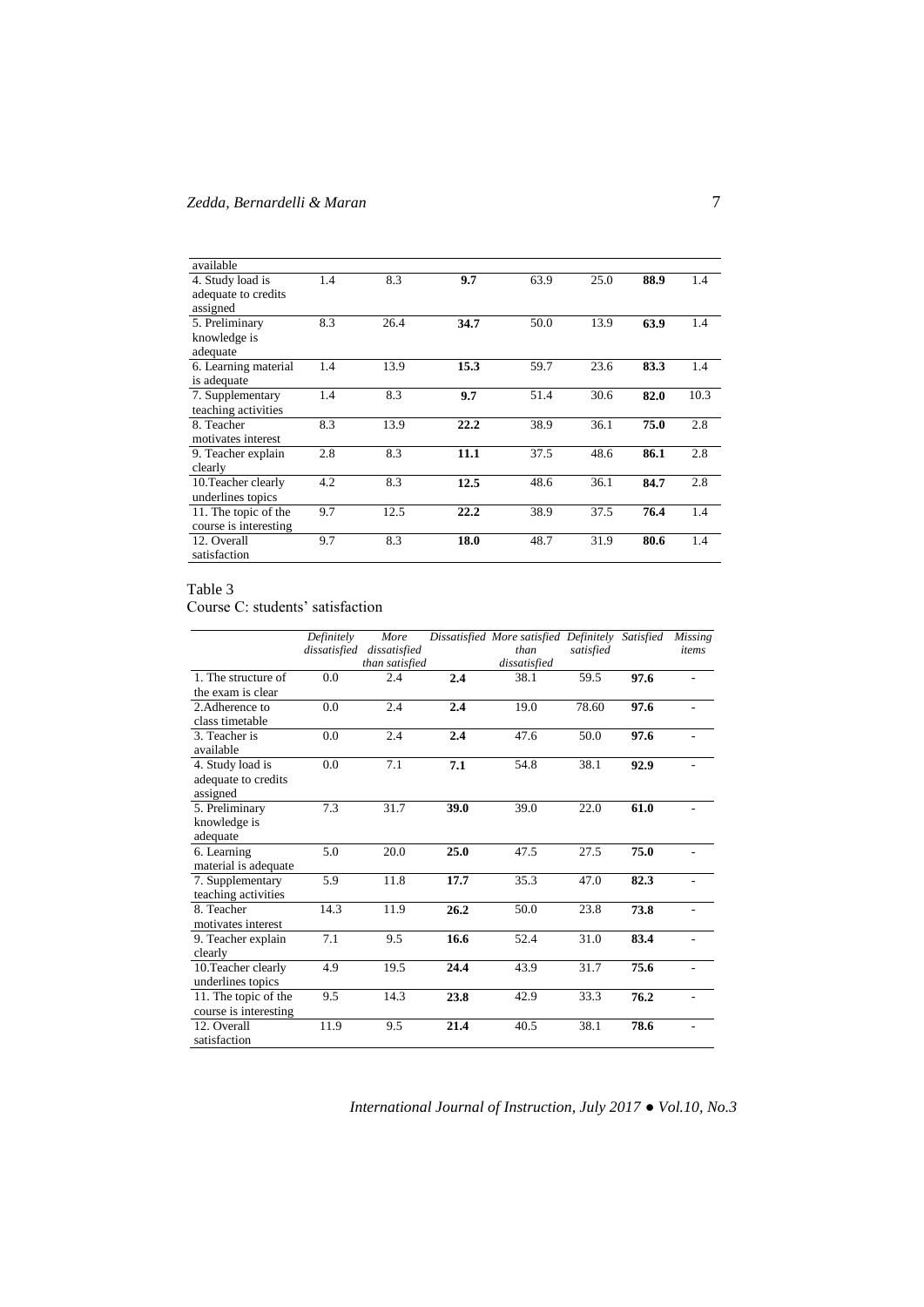| Course without group work learning method (control group): students' satisfaction |                            |                                        |      |                                                     |                                   |      |                         |
|-----------------------------------------------------------------------------------|----------------------------|----------------------------------------|------|-----------------------------------------------------|-----------------------------------|------|-------------------------|
|                                                                                   | Definitely<br>dissatisfied | More<br>dissatisfied<br>than satisfied |      | Dissatisfied More satisfied<br>than<br>dissatisfied | Definitely Satisfied<br>satisfied |      | <b>Missing</b><br>Items |
| 1. The structure of<br>the exam is clear                                          | 19.5                       | 9.8                                    | 29.3 | 34.1                                                | 36.6                              | 70.7 | $\blacksquare$          |
| 2. Adherence to<br>class timetable                                                | 0.0                        | 7.3                                    | 7.3  | 46.3                                                | 46.3                              | 92.6 |                         |
| 3. Teacher is<br>available                                                        | 0.0                        | 17.1                                   | 17.1 | 36.7                                                | 39.0                              | 75.7 | $\blacksquare$          |
| 4. Study load is<br>adequate to credits<br>assigned                               | 2.4                        | 17.1                                   | 19.5 | 41.5                                                | 39.0                              | 80.5 |                         |
| 5. Preliminary<br>knowledge is<br>adequate                                        | 12.2                       | 24.3                                   | 36.5 | 41.5                                                | 22.0                              | 63.5 |                         |
| 6. Learning<br>material is adequate                                               | 12.2                       | 34.1                                   | 46.3 | 29.3                                                | 24.4                              | 53.7 |                         |
| 7. Supplementary<br>teaching activities                                           |                            |                                        |      |                                                     |                                   |      |                         |
| 8. Teacher<br>motivates interest                                                  | 22.0                       | 46.3                                   | 68.3 | 26.8                                                | 4.9                               | 31.7 |                         |
| 9. Teacher explain<br>clearly                                                     | 9.8                        | 34.1                                   | 43.9 | 46.3                                                | 9.8                               | 56.1 |                         |
| 10. Teacher clearly<br>underlines topics                                          | 9.8                        | 26.8                                   | 36.6 | 56.1                                                | 7.3                               | 63.4 |                         |
| 11. The topic of the<br>course is interesting                                     | 19.5                       | 46.3                                   | 65.8 | 31.8                                                | 2.4                               | 34.2 | $\blacksquare$          |
| 12. Overall<br>satisfaction                                                       | 22.0                       | 24.4                                   | 46.4 | 43.9                                                | 7.3                               | 51.2 | 2.4                     |

| Table 4                                                                           |  |
|-----------------------------------------------------------------------------------|--|
| Course without group work learning method (control group): students' satisfaction |  |

Course A students evaluated the course as "satisfied" in all items (1, 2, 6, 11; table 1). Course B students evaluated the same items as "satisfied", thought the item 11 received an evaluation of less positive (table 2). In course C, the item about the course received a more positive evaluation (table 3). The evaluation of the item 6 is more negative than these attributed by students in course A and B; the item 11 is similar to these attributed by course B students. In control group, the items about the course were evaluated as more "dissatisfied" than A, B and C courses (see table 4). The teacher skills (items 3, 8, 9, 10), in the course A students evaluated the item 8 more positively, while in course B students appreciated the skill to underline topics (item 10) more than the students in course A and C. In course C, students evaluated the availability of the teacher (item 3) more positively. In control group, this topic was generally evaluated as less satisfied, in particular for the teacher's skill to motivate interest (item 8; table 4). About the study load (item 4), the course C students evaluated the workload more positively than students in course A, B and control group. Preliminary knowledge (item 5) was more positively evaluated by students in course A than the students participating in course B, C and control group. Supplementary teaching activities (item 7) were evaluated more positively by students in course C than the students attending the course A and B. This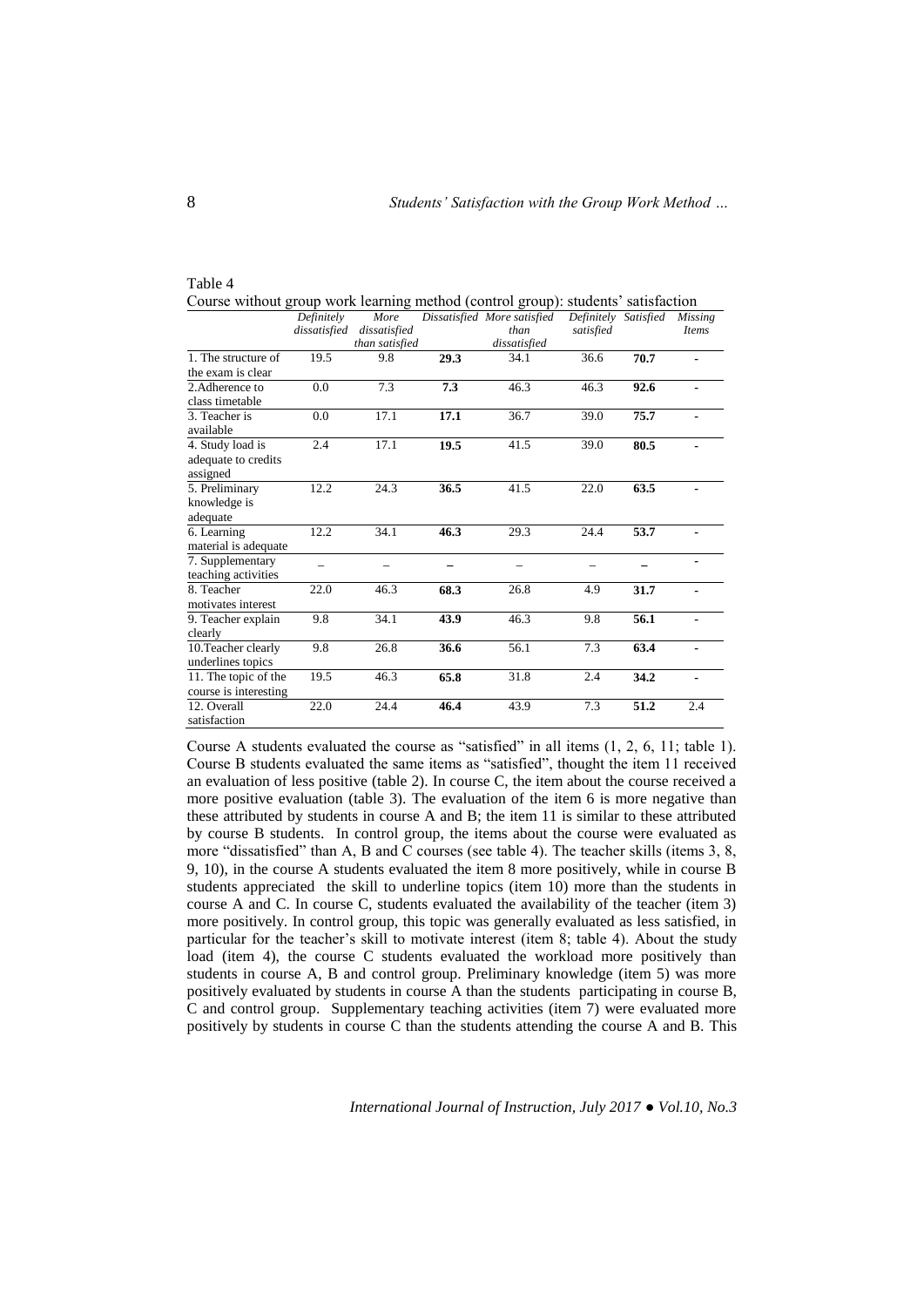item obviously did not occur in the control group. The overall satisfaction with the course (item 12) received a more positive evaluation in course B than in course A and C, while almost half of the students in control group attributed to "dissatisfied" and half of them to "satisfied".

### **Inferential statistics**

The correlation matrix showed a significant correlation between overall students' satisfaction (item 12) and item 4 ( $r = 0.95$ ,  $p < 0.05$ ) but only in Course C. It seems that in course C, where the complexity of the task increased (two performances, two evaluations each), students perceived that the number of credits assigned to the course became more appropriate for the required study load.

Multiple linear regression analysis showed that in A and B courses the students' overall satisfaction was correlated with the item 11 (respectively  $R2 = 0.60$ ,  $F = 11.99$ ,  $p < 0.001$ and R2 = .64,  $F = 8.23$ ,  $p \le 0.001$ ). In C course, students' overall satisfaction was correlated with the items 7 ( $p < 0.05$ ), 9 ( $p < 0.05$ ) and 11 ( $p < 0.05$ ) (R2 = .85,  $F = 11.79$ , *p* <0.001).

### **DISCUSSION**

The aim of this study was to contribute to our understanding of whether group work learning method and which type of evaluation of performance are satisfactory for students. Findings showed that the group work learning method increased the overall satisfaction in teacher skills and in the course: the A, B and C courses received highest scores in overall satisfaction and satisfaction in course, teacher skills and study load than in the control group (tables 1-4). This means that the group work learning method permits to improve the satisfaction to the course, and to the teacher skills such as her/his ability to teach. Thus, the first hypothesis was confirmed. Furthermore, the second hypothesis was confirmed: the highest score in satisfaction with supplementary teaching activities was attributed to the course B and C, in which the evaluation was made by teacher and peers. In course C students had the opportunity to be evaluated for two performances (case 1 and case 2): this permits to receive first feedback in case 1 that help the group to improve their skills and try to perform better in case 2. Those findings are in line with those from Joyce (2001) and Joyce and Elliot (2007), regarding the students' preference for peer evaluation.

An interesting result concerns the teacher's ability to stimulate interest, and students' interest in the topic. For each question, students' satisfaction was higher in course A, where the assigned grade depended exclusively on the teacher's evaluation. As suggested by Burdett (2007), the teacher's evaluation of individuals allows students to avoid conflicts with their peers. Another interesting result concerns the adequacy of the workload related to credits assigned: the highest ratings were given to course C. It seems that when the complexity of the task increased, students perceived the number of credits assigned to the course as more appropriate. It is possible that when students work in groups, the workload is shared with others, and this situation may be easier for the less motivated students, who could benefit from the contributions of the more active members of the group.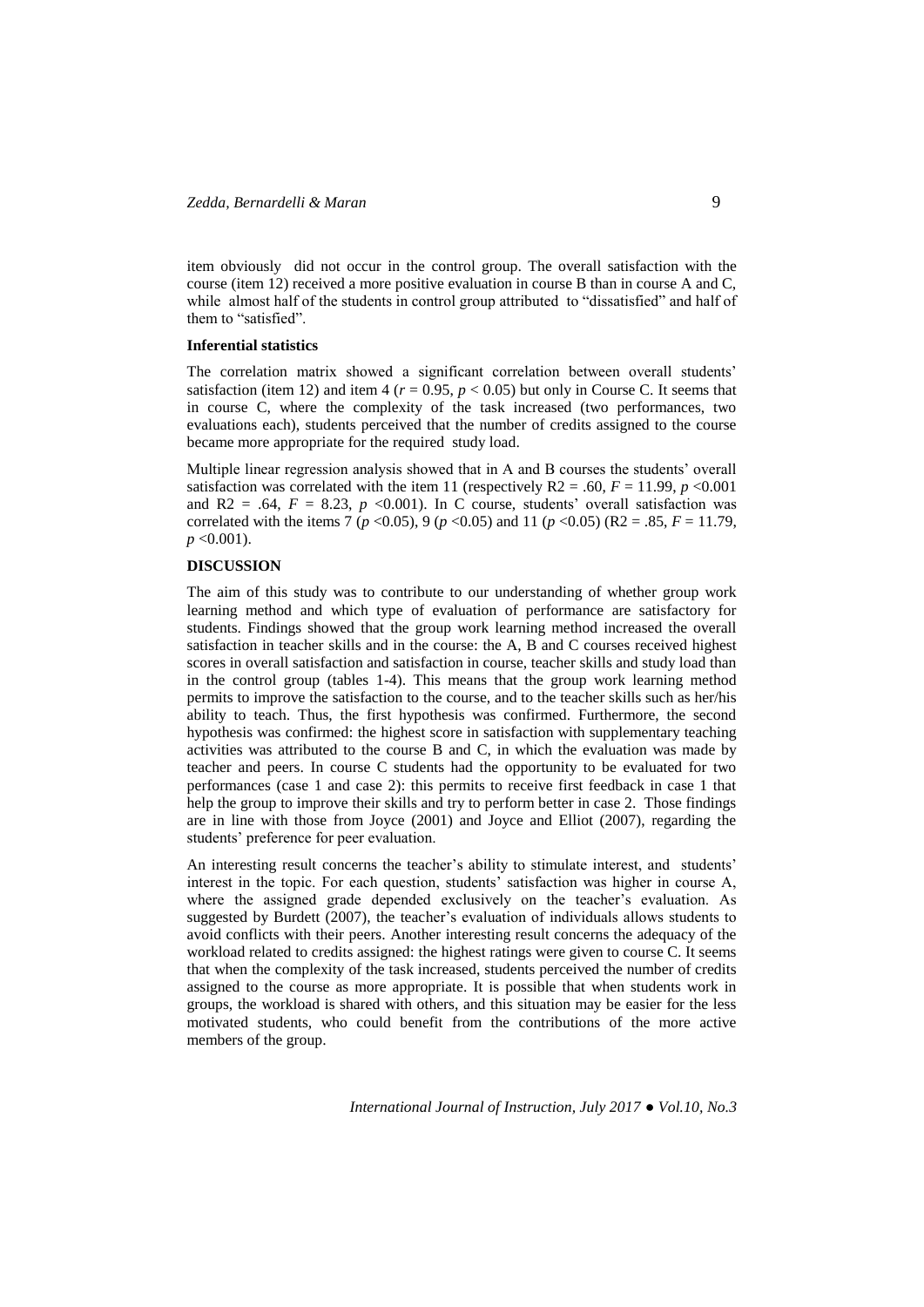Some limits of this research should be mentioned. First, the data provided by the University's management were not complete. For example, socio-demographic information was provided only in an aggregate way (to respect Italian privacy law), so we did not have information that would allow further statistical analysis. Second, the questionnaire was tailored by the University to investigate the students' satisfaction with the course (e.g., the teacher's ability to stimulate, the supplementary teaching activities) but was not intended to evaluate, in depth, the single activity proposed during the course. Future researches should use more sophisticated instruments - see the investigation conducted by Hamlyn-Harris et al (2006) and Lovell and Nunnery (2004) – to describe the students' satisfaction with group work learning method and the different evaluation approaches of group performance.

Despite these limitations, this study confirms that students' satisfaction increases when this method is used. Group work learning method is a pedagogical method that permits practical teaching of not only a specific subject but also of important transferable professional skills (Topping, 2010) such as working in a group, the achievement of a goal, cooperation, and the sharing of ideas (Blackshaw & Latu, 2005). Since students' satisfaction has become a critical indicator of teaching quality and – consequently – of the quality of educational institution, teachers could benefit from the results of this research. For example, in designing programs that include group work learning method and an adequate evaluation of the group performance (by teacher and by peers). Inclusion of this method allows teachers to increase educational effectiveness and allows students to learn transferable professional skills.

## **REFERENCES**

Blackshaw, B., & Latu, S. (2005). Group work and group work assessment for computer courses: A systems analysis and design case study. Proc. 16th *Australasian Conference on Information Systems*, Sydney, Australia.

Bonanno, H., Jones, J., & English, L. (1998). Improving group satisfaction: Making groups work in a first‐year undergraduate course. *Teaching in Higher Education, 3*(3), 365-382. doi:10.1080/1356215980030306.

Bradley, J., White, B. J., & Mennecke, B. E. (2003). Teams and tasks a temporal framework for the effects of interpersonal interventions on team performance. *Small Group Research, 34*(3), 353-387. doi: 10.1177/1046496403034003004

Burdett, J. (2007). Degrees of separation—Balancing intervention and independence in group work assignments. *The Australian Educational Researcher, 34*(1), 55-71. doi:10.1007/BF03216850

Elliott, N., & Higgins, A. (2005). Self and peer assessment–does it make a difference to student group work?. *Nurse Education in Practice, 5*(1), 40-48. doi:10.1016/j.nepr.2004.03.004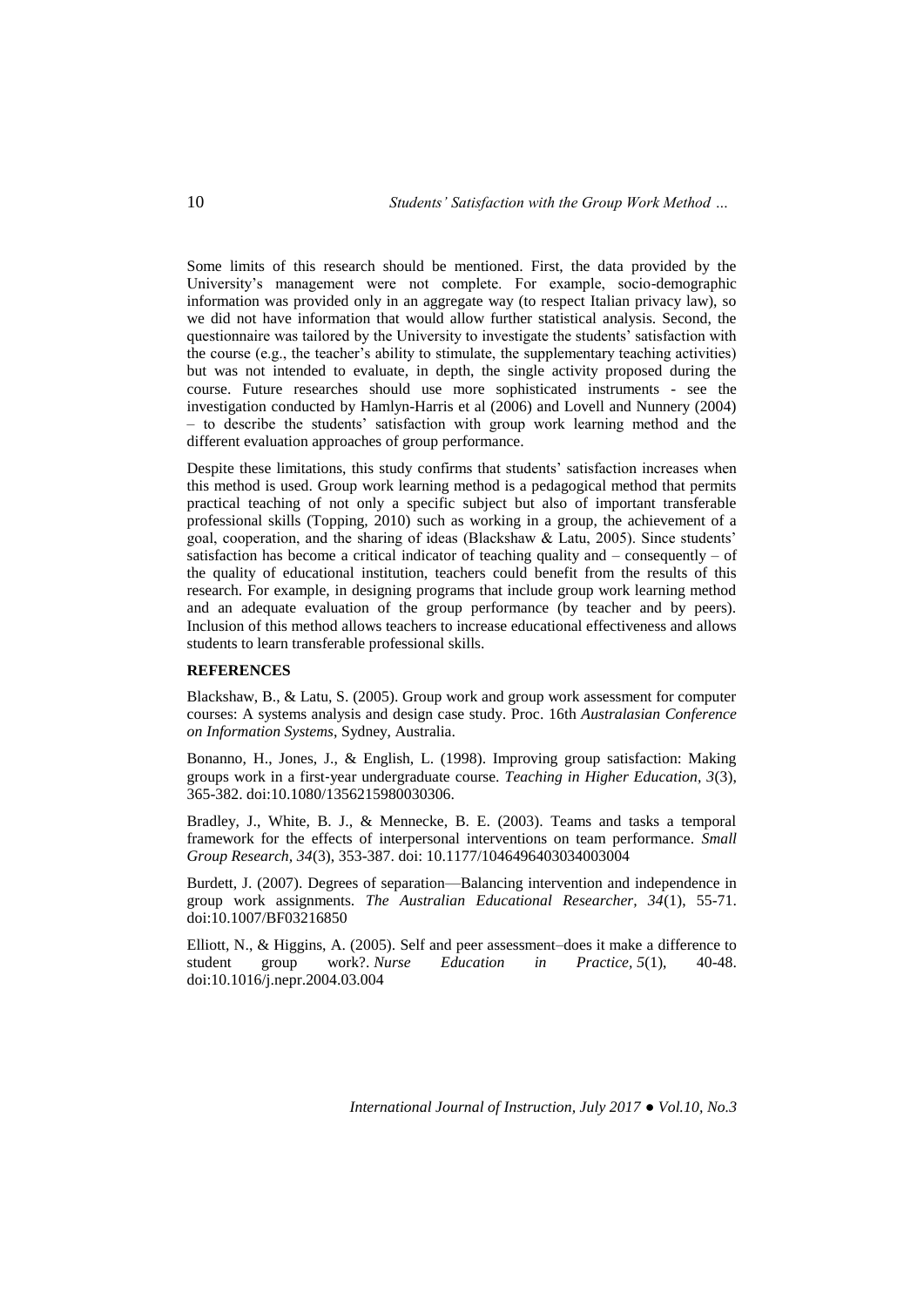Hamlyn-Harris, J., Hurst, B., Von Baggo, K., & Bayley, A. (2006). Predictors of team work satisfaction. *Journal of Information Technology Education: Research, 5*(1), 299- 31.

Hillyard, C., Gillespie, D., & Littig, P. (2010). University students' attitudes about learning in small groups after frequent participation. *Active Learning in Higher Education, 11*(1), 9-20. doi: 10.1177/1469787409355867

Johnson, D. W., & Johnson, R. T (1992). Positive interdependence: Key to effective cooperation. In R. Hertz-Lazarowitz & N. Miller (Eds) Interaction in cooperative groups: The theoretical anatomy of group learning. (pp 174-199). Cambridge: University Press.

Johnson, D. W., Johnson, R. T., & Smith, K. A. (2014). Cooperative learning: Improving university instruction by basing practice on validated theory. *Journal on Excellence in University Teaching, 25*(4), 1-26.

Johnson, D.W., Johnson, R.T., & Stanne, M.B. (2000). *Cooperative Learning Methods: A Meta-Analysis.* University of Minnesota, Minneapolis: Cooperative Leaming Center.

Joyce, D. (2001). Managing and assessing group work at postgraduate level. Proc. 14th Annual Conference of the National Advisory Committee on Computing Qualifications. Napier, NZ: NACCQ

Joyce, D., & Elliot, S. (2007). Assessed group work: Staff and student perspectives. Paper presented at the 20th Annual Conference of the National Advisory Committee on Computing Qualifications. Nelson, NZ: NACCQ

Kamin, C., O'Sullivan, P., Deterding, R., & Younger, M. (2003). A comparison of critical thinking in groups of third-year medical students in text, video, and virtual PBL case modalities. *Academic Medicine, 78*(2), 204-211.doi: 10.1097/00001888- 200302000-00018

Leeds, M., Stull, W., & Westbrook, J. (1998). Do changes in classroom techniques matter? Teaching strategies and their effects on teaching evaluations. *Journal of Education for Business, 74*(2), 75-78. doi:10.1080/08832329809601665

Letcher, D. W., & Neves, J. S. (2010). Determinants of undergraduate business student satisfaction. *Research in Higher Education Journal, 6,* 1.

Lovell, C. W., & Nunnery, J. (2004). Testing the adult development Tower of Babel hypothesis: Homogeneous by Perry position collaborative learning groups and graduate student satisfaction. *Journal of Adult Development, 11*(2), 139-150. doi: 10.1023/B:JADE.0000024546.27564.9c

MacQuarrie, S., Howe, C., Boyle, J. (2012). Exploring the characteristics of small groups within science and English secondary classrooms, *Cambridge Journal of Education, 42*(4), 527-546. doi: 10.1080/0305764X.2012.733345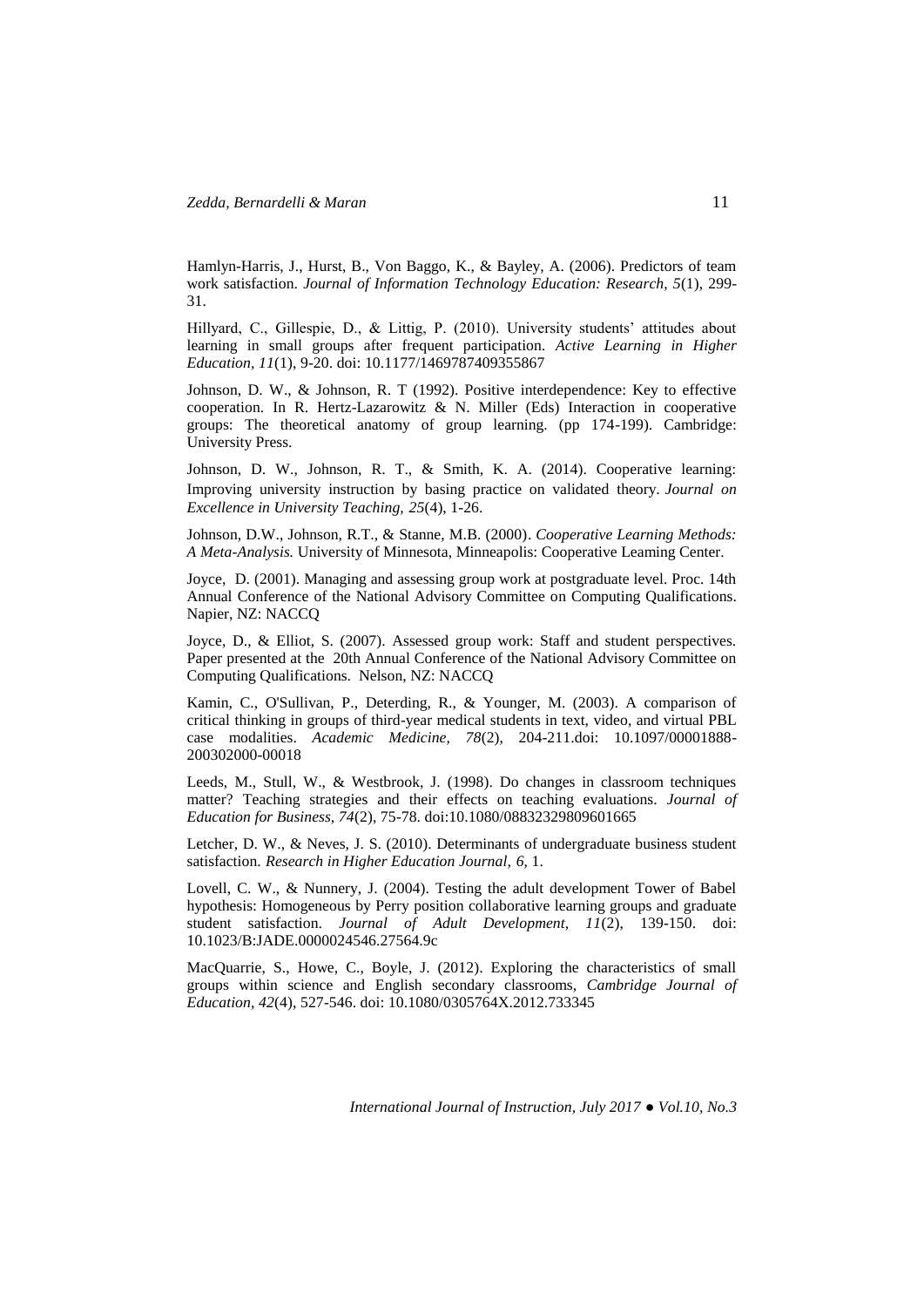Moore, A. (Ed.). (2006). *Schooling, Society And Curriculum*. New York, NY: Routledge.

Moreland, R. L., Levine, J. M., & Wingert, M. L. (1996). Creating the ideal group: Composition effects at work. In J. Davis & E. Witte (Eds.), Understanding group behavior (Vol. 2, pp. 11–35). Hillsdale, NJ: Erlbaum.

Pang, E., & Hung, H. (2016). Learning effectiveness and satisfaction in study groups: A consideration of the moderating factors. *Educare, 5*(1).

Pedro, E., Leitão, J., & Alves, H. (2016). Does the quality of academic life matter for students' performance, loyalty and university recommendation? *Applied Research in Quality of Life, 11*(1), 293-316.doi: 10.1007/s11482-014-9367-6

Salako, E.C., Eze, I.R., & Adu, E.O., (2013), Effects of cooperative learning on junior secondary school students' knowledge and attitudes to multicultural education concepts in social studies. *Education, 133*(3), 303-309

Sullivan, F. R., & Wilson, N. C. (2015). Playful talk: Negotiating opportunities to learn in collaborative groups. *Journal of the Learning Sciences, 24*(1), 5-52. doi: [10.1080/10508406.2013.839945](http://dx.doi.org/10.1080/10508406.2013.839945)

Tessema, M. T., Ready, K., & Yu, W. (2012). Factors affecting college students' satisfaction with major curriculum: Evidence from nine years of data. *International Journal of Humanities and Social Science, 2*(2), 34-44.

Topping, K. (2003). Self and peer assessment in school and university: Reliability, validity and utility. In M. Segers, F. Dochy & E. Cascallar (Eds.) Optimising new modes of assessment: In search of qualities and standards (pp. 55-87). Springer Netherlands: Kluwer Academic Publisher.

Topping, K. J. (2010). Methodological quandaries in studying process and outcomes in peer assessment. *Learning and Instruction, 20*(4), 339-343. doi: 10.1016/j.learninstruc.2009.08.003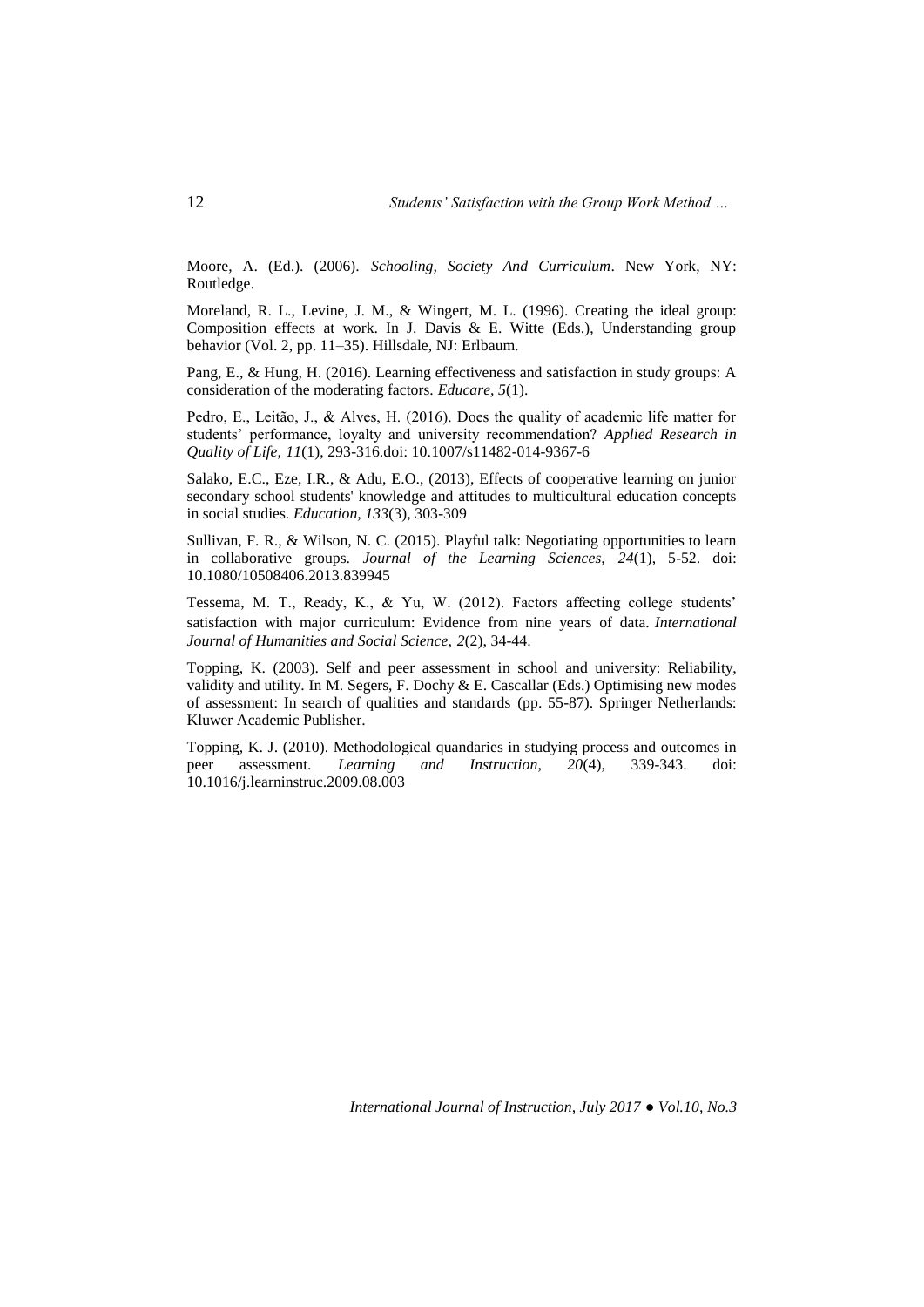#### **Turkish Abstract Grup çalışması yönteminde öğrenci memnuniyeti ve performanslarının değerlendirilmesi: İtalyan Üniversitesi'nde bir araştırma**

Grup çalışmasıyla öğrenme yöntemi, öğrencilerin hem bilişsel hem de sosyal yeteneklerini arttıran öğrencilerin aktif bir şekilde katılımına olumlu katkı sağlayan işbirliğine dayalı bir öğrenme şeklidir. Kursun içeriği, aynı çalışma ortamında bulunan, şiddet davranışları gösteren iki grubun öğrencilerine ilişkin yaratıcı çözümler bulmak amacıya gönüllülk esasına dayalı olarak seçilmiştir. Bu araştırmada memnuniyete ilişkin etkinlikler ve etkinliklerdeki performans değerlendirme yöntemleri incelenmiştir. Bulgular bütün öğrencilerin grup çalışması yöntemiyle öğrenme etkinliklerindeki memnuniyetlerini dğrulamıştır. Bu memnuniyet kursta elde ettikleri notlarını ve öğretmen beceri memnuniyetini geliştimiştir. Değerlendirme ile ilgili bulgular ise öğrencilerin öğretmenlerin ve sınıf arkadaşlarının değerlendirme performanslarıyla aynı fikirde olduğunu göstermiştir.

Anahtar Kelimeler: memnuniyet, değerlendirme, katılım, psikoloji, öğrenme, İtalya

### **French Abstract**

### **La satisfaction d'Étudiants de la méthode de travail en groupe et son évaluation de performance : une enquête dans une Université Italienne**

Le travail en groupe Apprenant la Méthode est une coopérative apprenant la technique qui a des effets positifs dans l'apprentissage : la participation active des étudiants peut augmenter compétences tant cognitives que sociales. Le contenu du cours était le même dans toutes les années, on a demandé aux étudiants de former des groupes auto-choisis pour trouver des solutions créatives de deux casquant au comportement violent dans le lieu de travail. La satisfaction concernant cette activité et la méthode d'évaluer la performance de l'activité a été examinée. Les découvertes confirment la satisfaction des étudiants globaux liée au travail en groupe apprenant la méthode. Cette satisfaction améliore le grand nombre dans le cours et la satisfaction de compétences de professeur. De l'évaluation, des découvertes montrées que les étudiants ont accepté l'évaluation du professeur et pairs(égaux) de la performance.

Mots Clés: satisfaction, évaluation, participation, psychologie, apprentissage, l'Italie

### **Arabic Abstract**

## **قناعة الطالب مع منهج عمل المجموعة وتقييم أدائها: دراسة استقصائية في الجامعة اإليطالية**

أسلوب التعلم الجماعي في المجموعة هو أسلوب التعلم التعاوني الذي له آثار إيجابية في التعلم: مشاركة الطالب النشطة يمكن أن تزيد من كل من المهارات المعرفية والاجتماعية. وكانت محتويات الدورة هي نفسها في جميع السنوات، وطلب من الطلاب<br>انشكيل مجموعات مختارة ذاتيا لإيجاد حلول مبتكرة لحالتين بشأن السلوك العنيف في مكان العمل وقد تم التحقيق في مدى لتشكيل مجموعات مختارة ذاتيا إليجاد حلول مبتكرة لحالتين بشأن السلوك العنيف في مكان العمل. وقد تم التحقيق في مدى الرضا عن هذا النشاط وطريقة تقييم أداء النشاط. وتؤكد النتائج مدى رضا الطلبة بشكل عام عن طريقة تعلم العمل الجماعي. هذا االرتياح يحسن درجات في بالطبع ومهارات المعلم االرتياح. حول التقييم، أظهرت النتائج أن الطالب وافقوا على تقييم المعلم واألقران لألداء**.**

الكلمات المفتاحية: االقناعة، التقييم، المشاركة، علم النفس، التعلم، إيطاليا